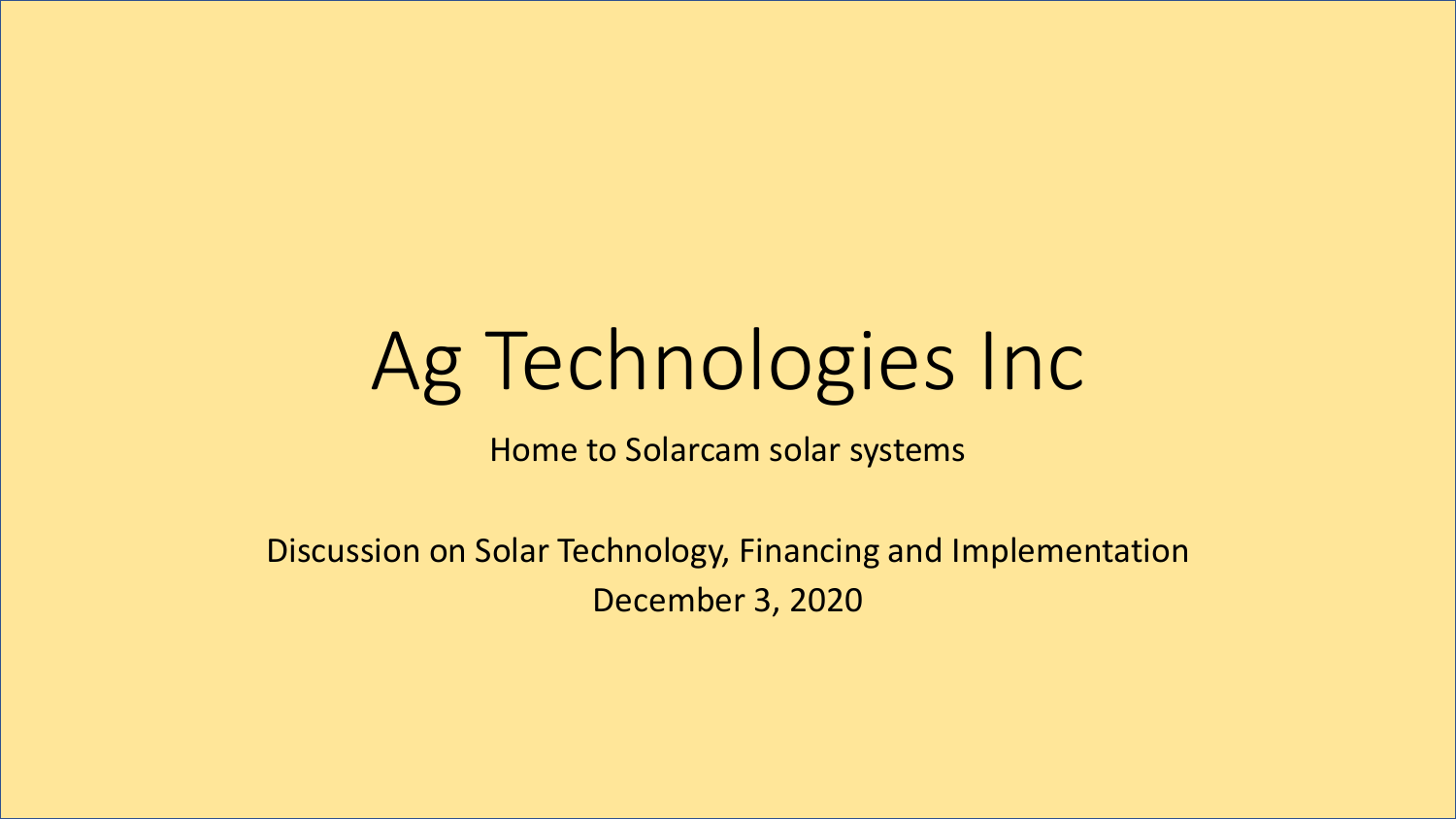#### A Quick History

Ag Technologies does complete solar system installations. Since 2013 we've Installed almost 600 systems, some large, some small. We only do 'Ground Mounted' systems using our patented SolarCam stand. We partner with Collier Solar for rooftop installs. We're located in Rochester, IN.

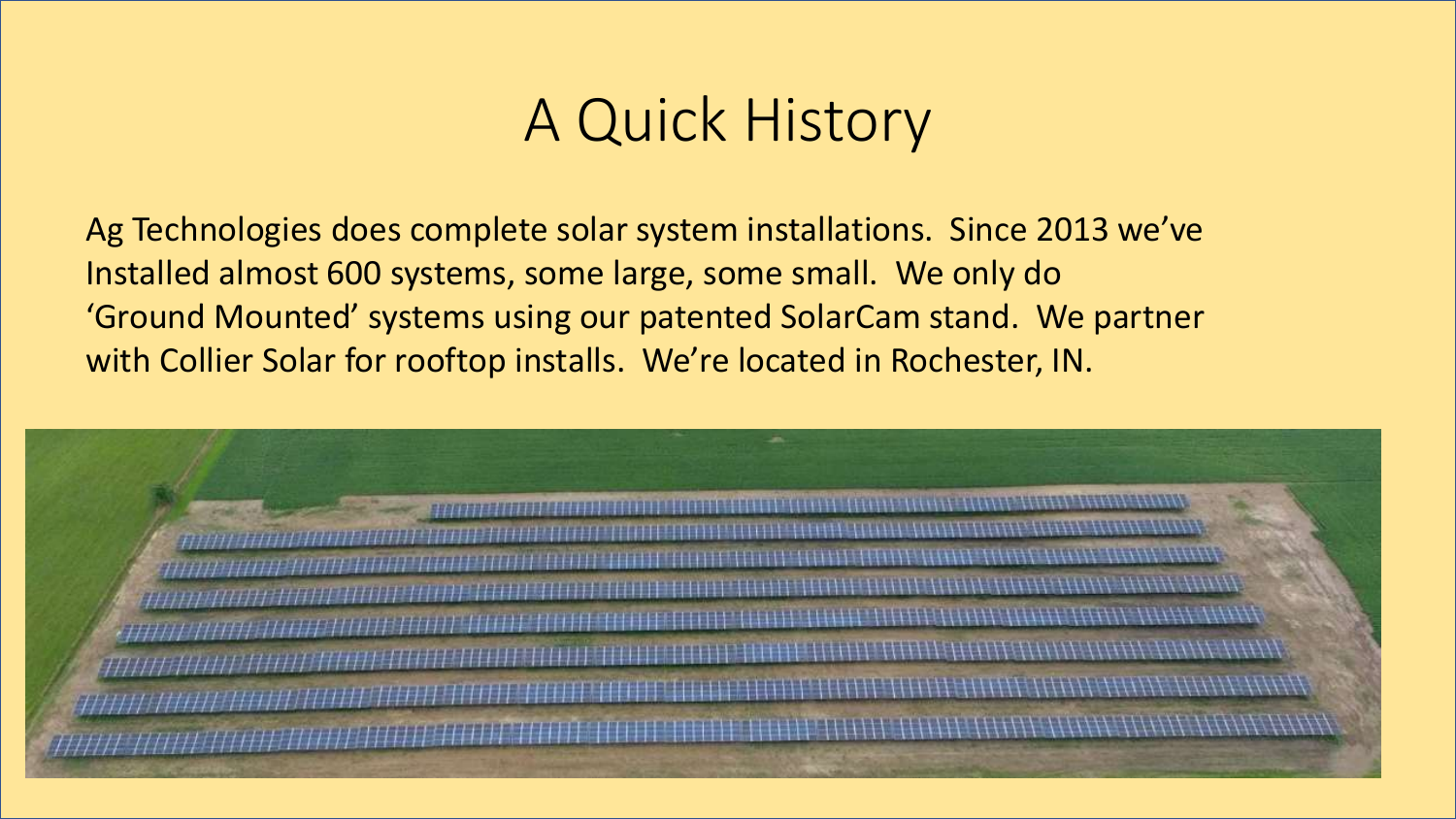#### SOLAR TECHNOLOGY

Three Fundamental Component – Solar Panels, Inverters, Mount (or racking) need to be considered

Solar Panels – Three fundamental types – Monosilicon, Polysilicon and Thin Film

Thin Film has some advantages – mainly cost and heat tolerance but struggle in the battle against mono and poly panels in the efficiency area. We don't recommend them for Indiana.

Polysilicon – similar to monosilicon but lower in cost and lower in efficiency. They have a place for customers who need keep acquisition costs down but in the long run, lower efficiency is going to result in less energy produced

Monosilicon – 'Pure' silicon cell provides highest efficiency available. Cost vs. polysilicon has come down. Since 2017 we only install monosilicon.

Note: Bifacial panels are gaining traction. Backside is glass like the front side. Energy yield boost varies by area. Currently cost hike is an issue but stay tuned.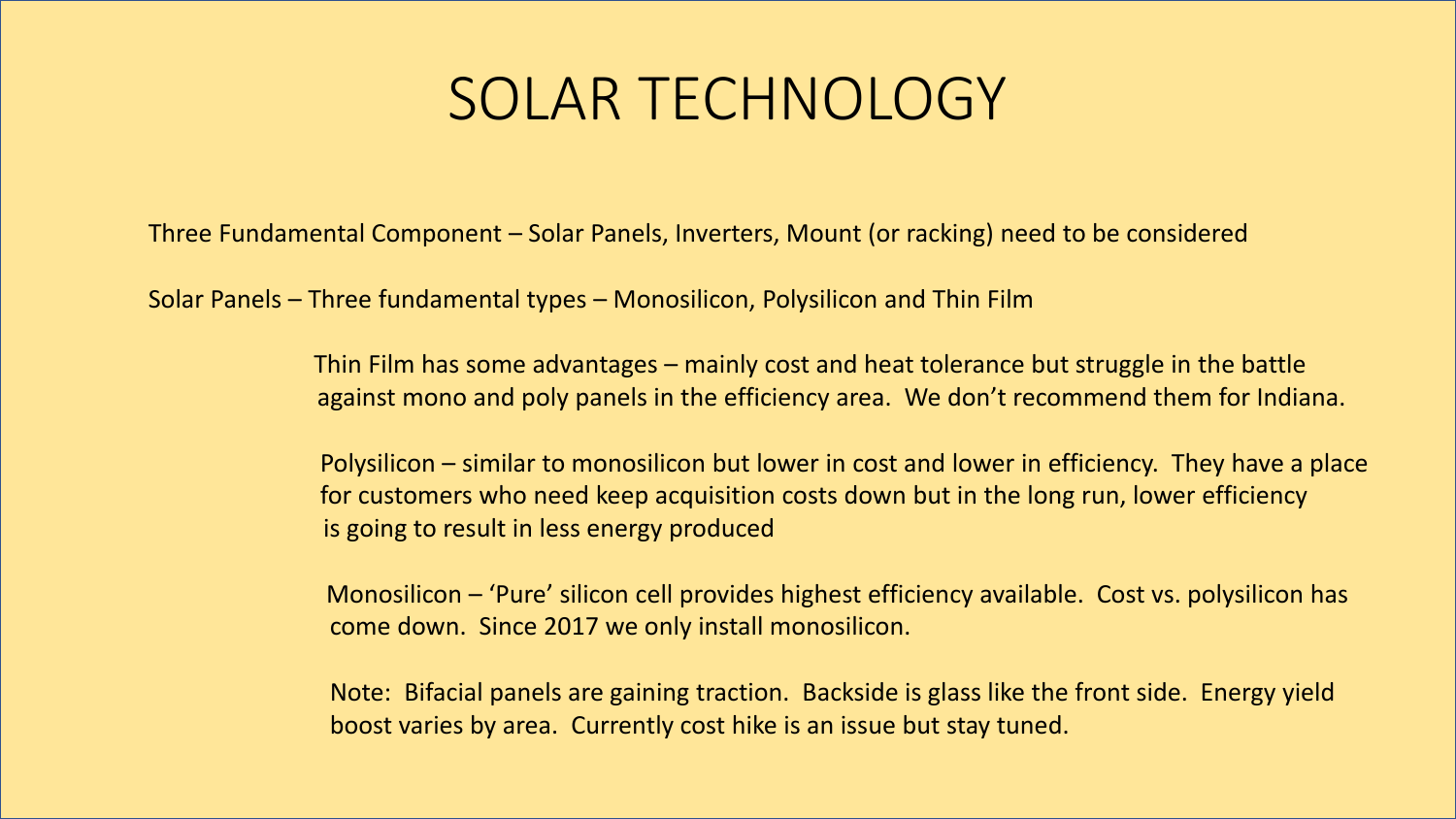## Cell Technology Comparison







#### Monosilicon Ingot

#### Polysilicon Image Poly/Monosilicon cell

comparison.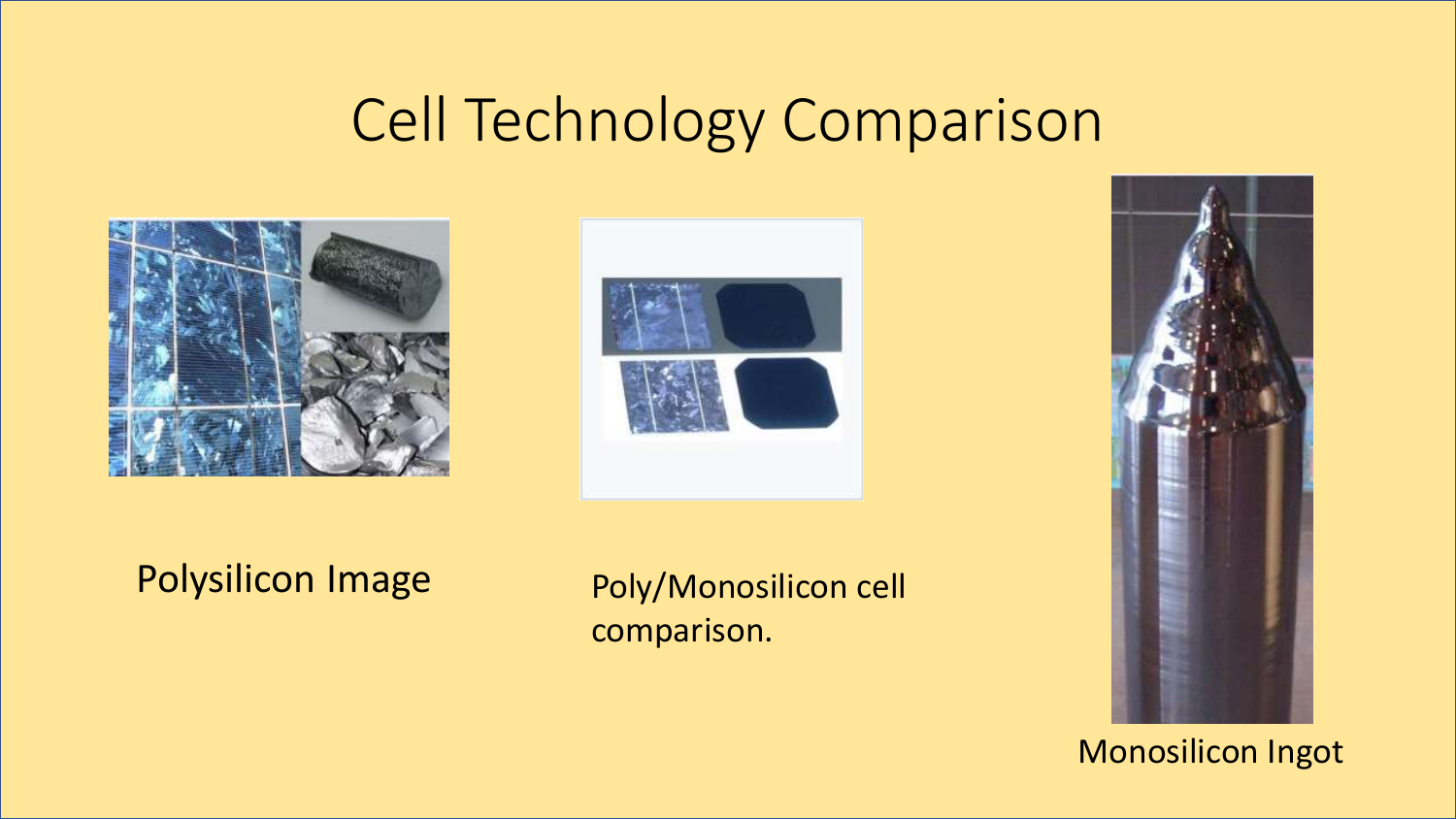#### Inverters

Two Fundamental types – microinverters and 'string' or 'central' inverters

Fundamental operation is the same as these devices convert Direct Current (DC) Energy into Alternating Current (AC) energy.

'String' or 'Central' inverters are less expensive. Negatives are a "single point of Failure" which means that when the inverter goes down or loses some efficiency the entire system suffers or goes down.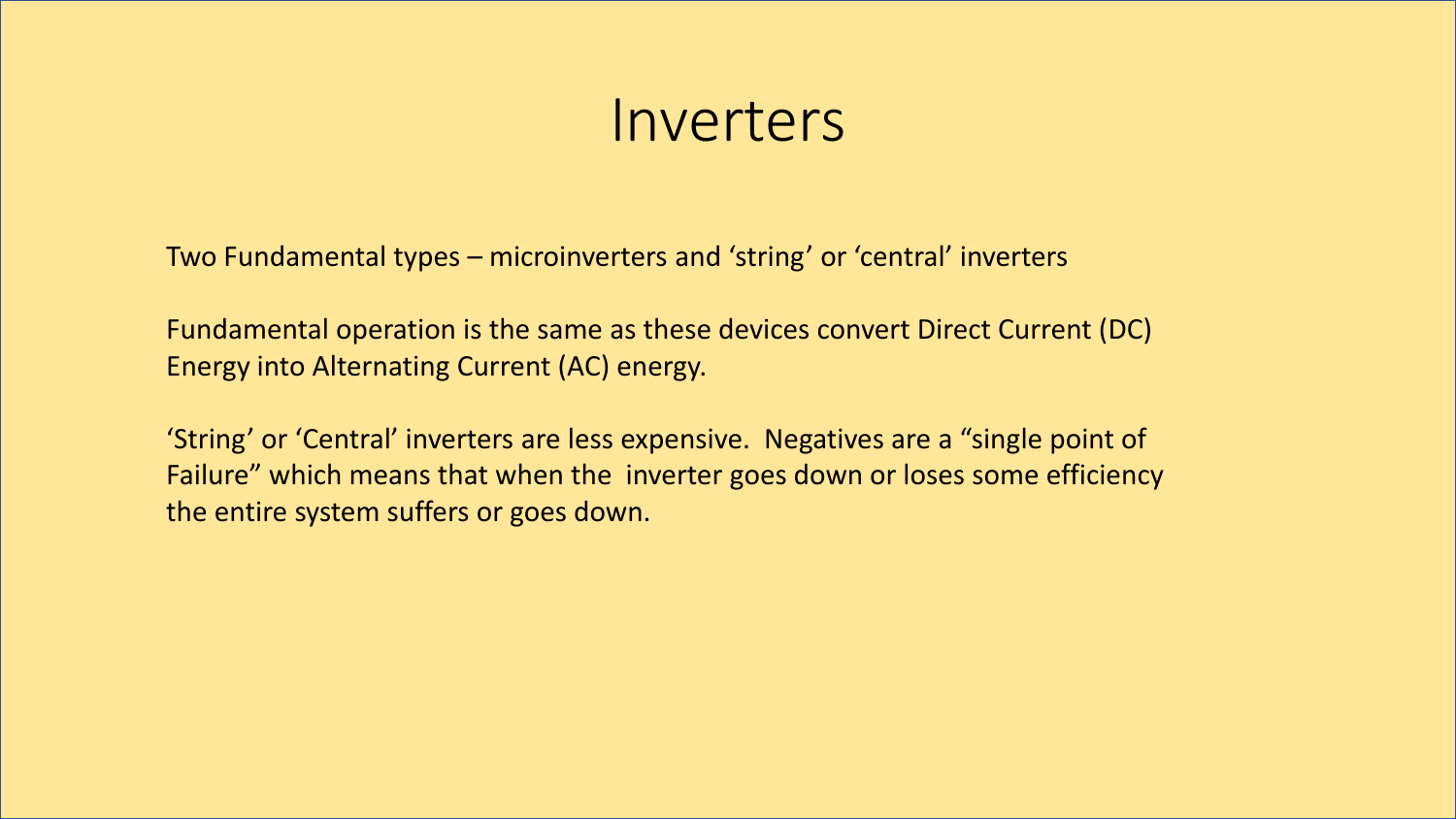#### Microinverters – The High End of the Market

Micro Inverters have on inverter per panel or a limited number of panels (like 2 or 4).

Advantage is improved efficiency as each panel/inverter is not impacted by problems with other inverters.

Also, each panel will have Maximum Power Production Tracking – meaning that the inverter will adjust voltage and current to get the best production from the panel.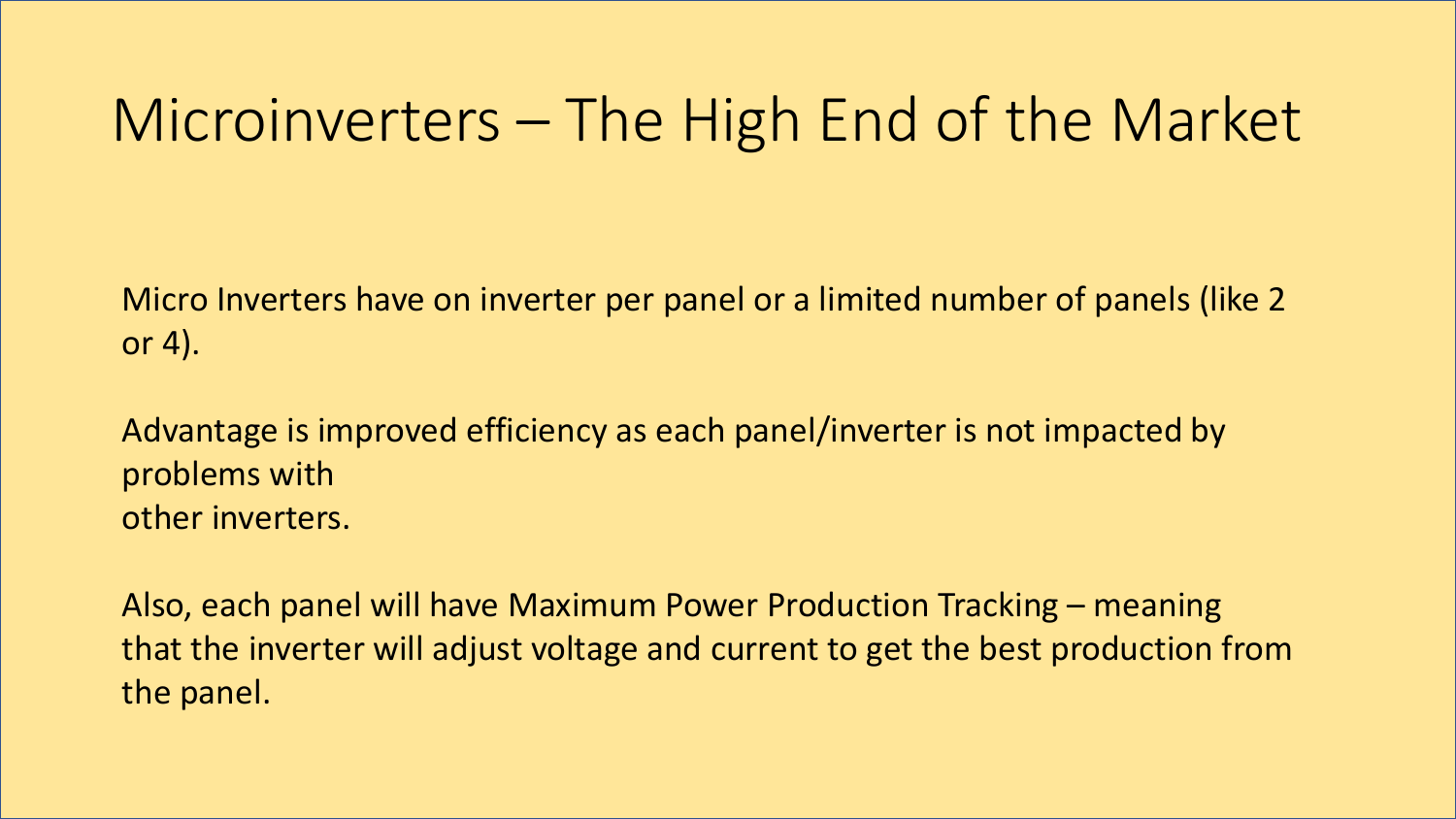#### Photos of Inverters





Micro Inverter – one on each panel String/Central Inverter – many panels on each Inverter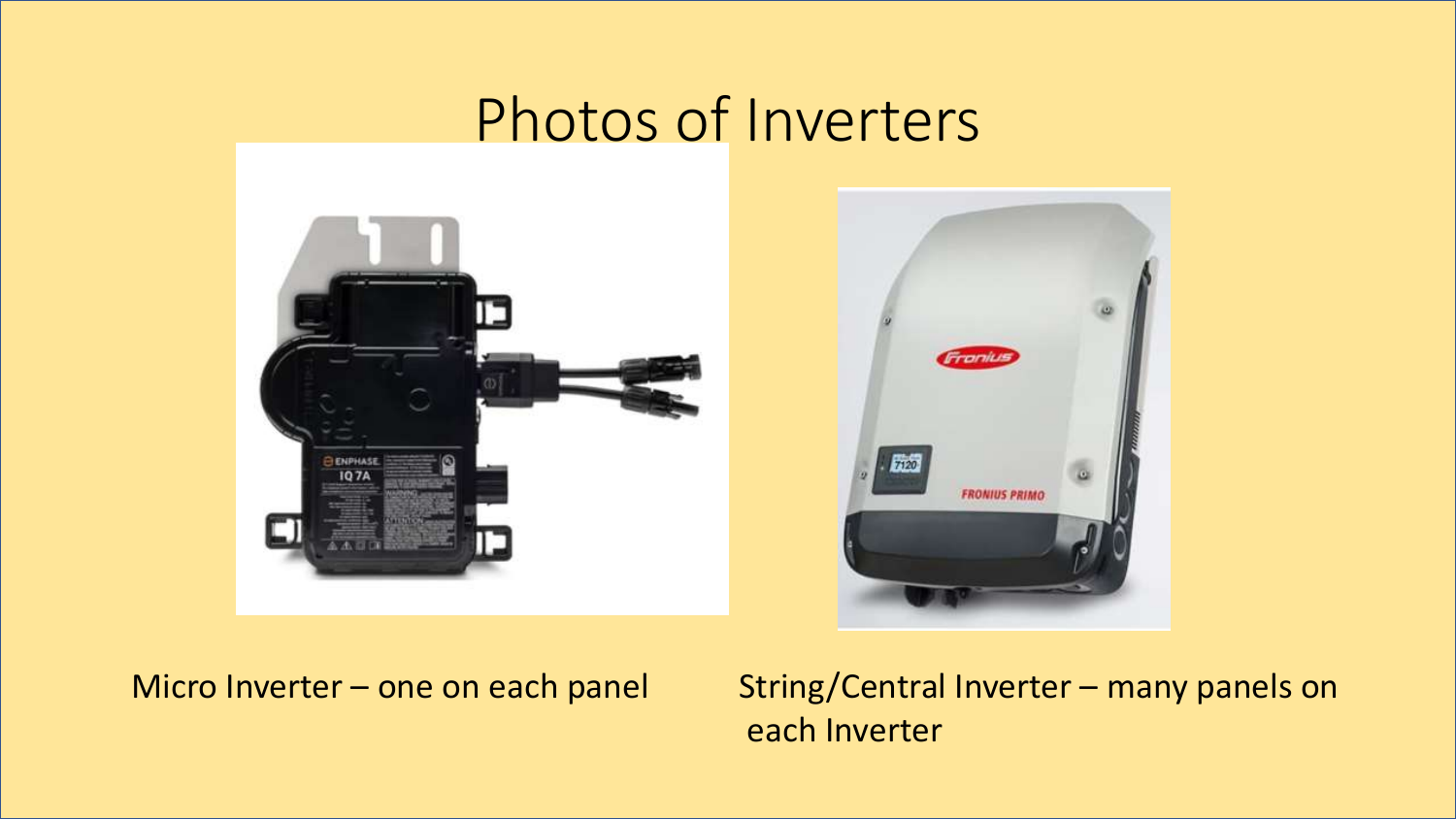## Per-Panel Reporting is a Huge Benefit for O&M



With a string inverter that one panel failure would take out an entire string. We can see that the other panels are producing and are producing consistently. All of this is via the internet.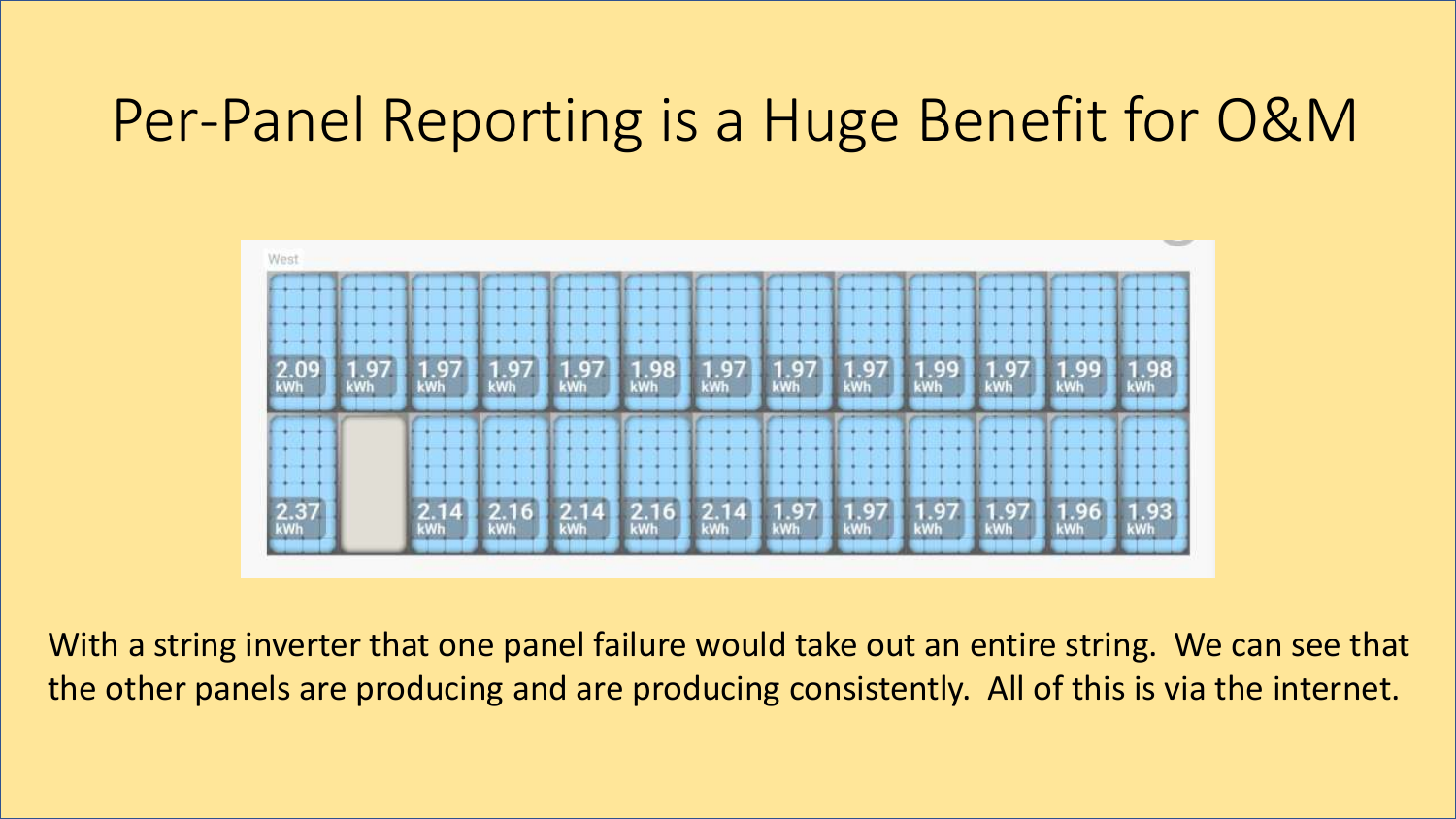### Mount or 'Racking'

Two fundamental types – Roof Mount and Ground mount

.

Roof Mount offers a place to put solar when there is no option to put solar on the ground. Disadvantages are many – starting with roof liability from solar panel weight. Incorrect angle is usually a problem as is heat trapping. Shading from a chimney, nearby tree etc is often an issue.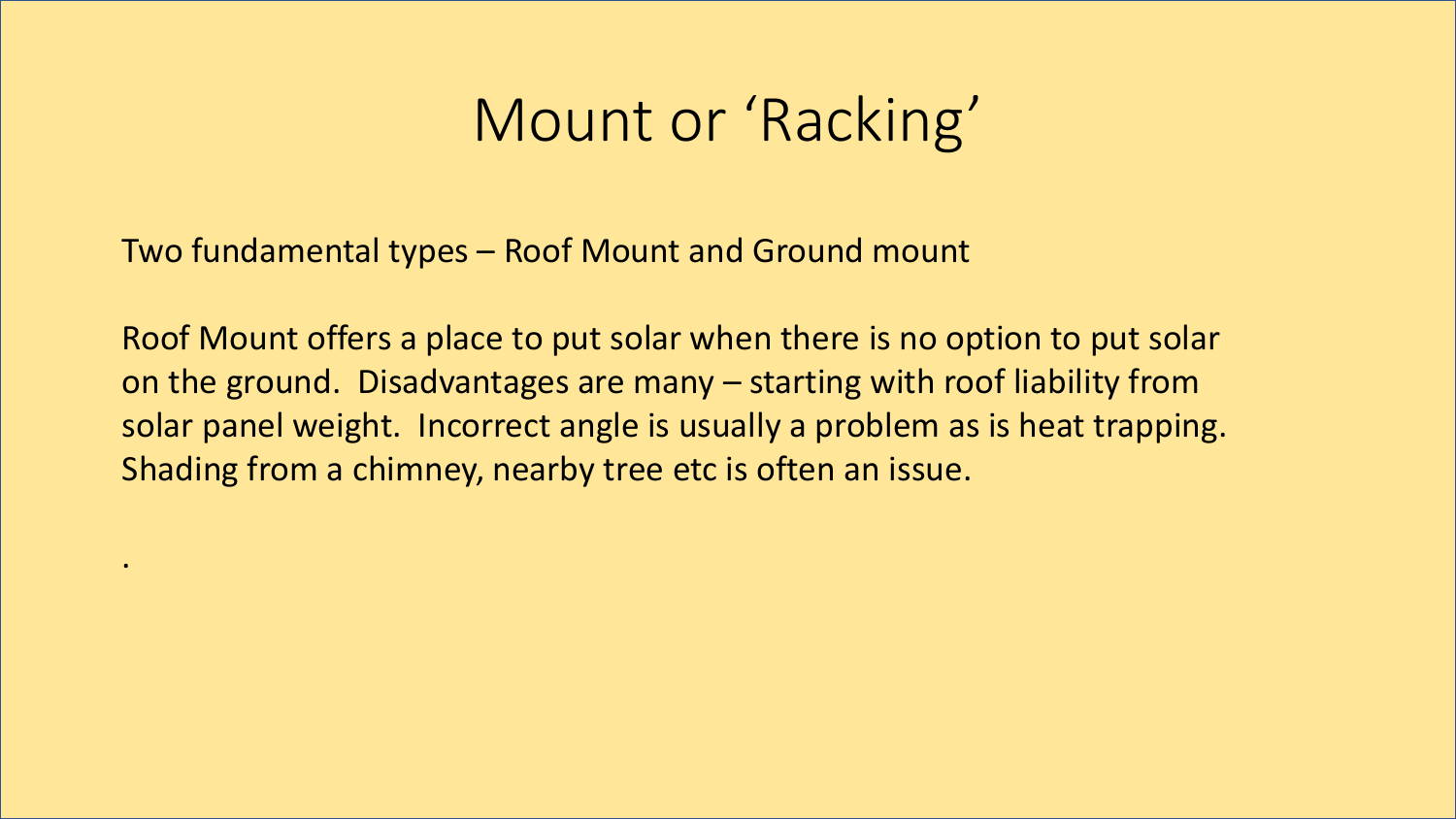#### Ground Mounts Are Taking Over Due to Size

Ground Mount offers improved efficiency due to correct angle placement and cooler operating temperatures.

Ground mounting also allows 'tracking' and size is not limited by roof space.

Disadvantage is that normally cost to mount is higher than roof mounting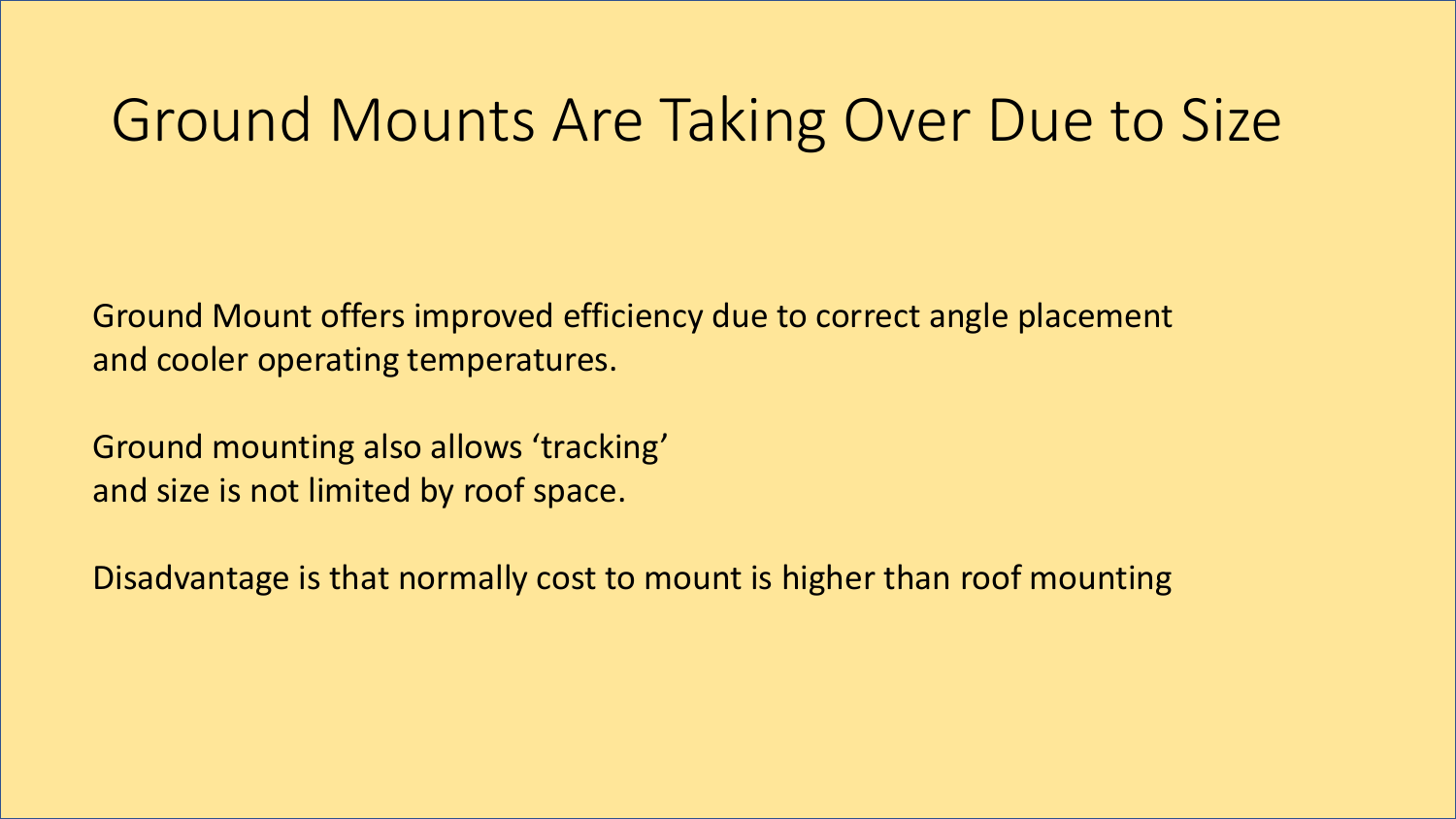## Examples of Roof and Ground Mount Racking



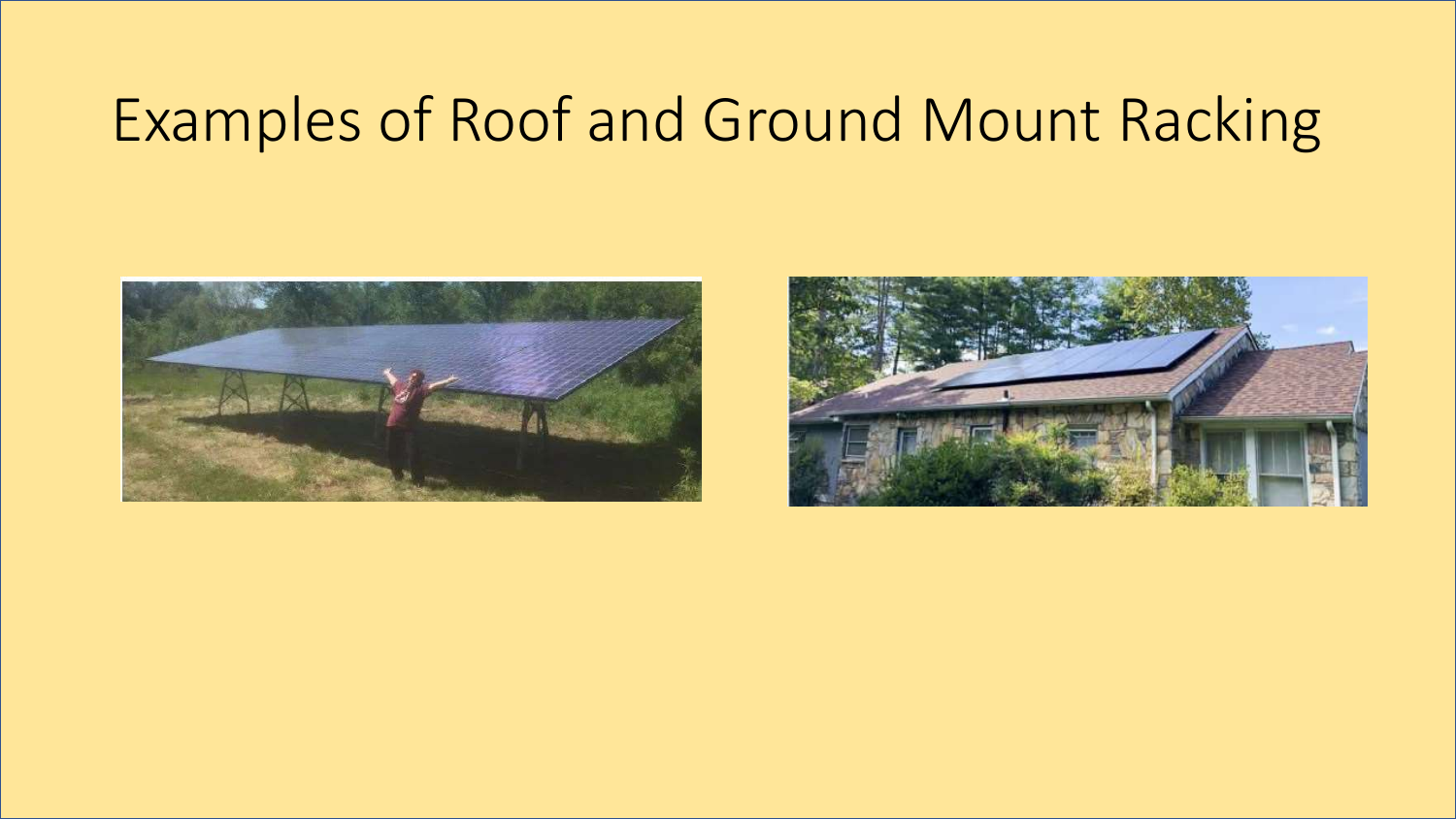#### Battery Storage Is The Current Hot Topic

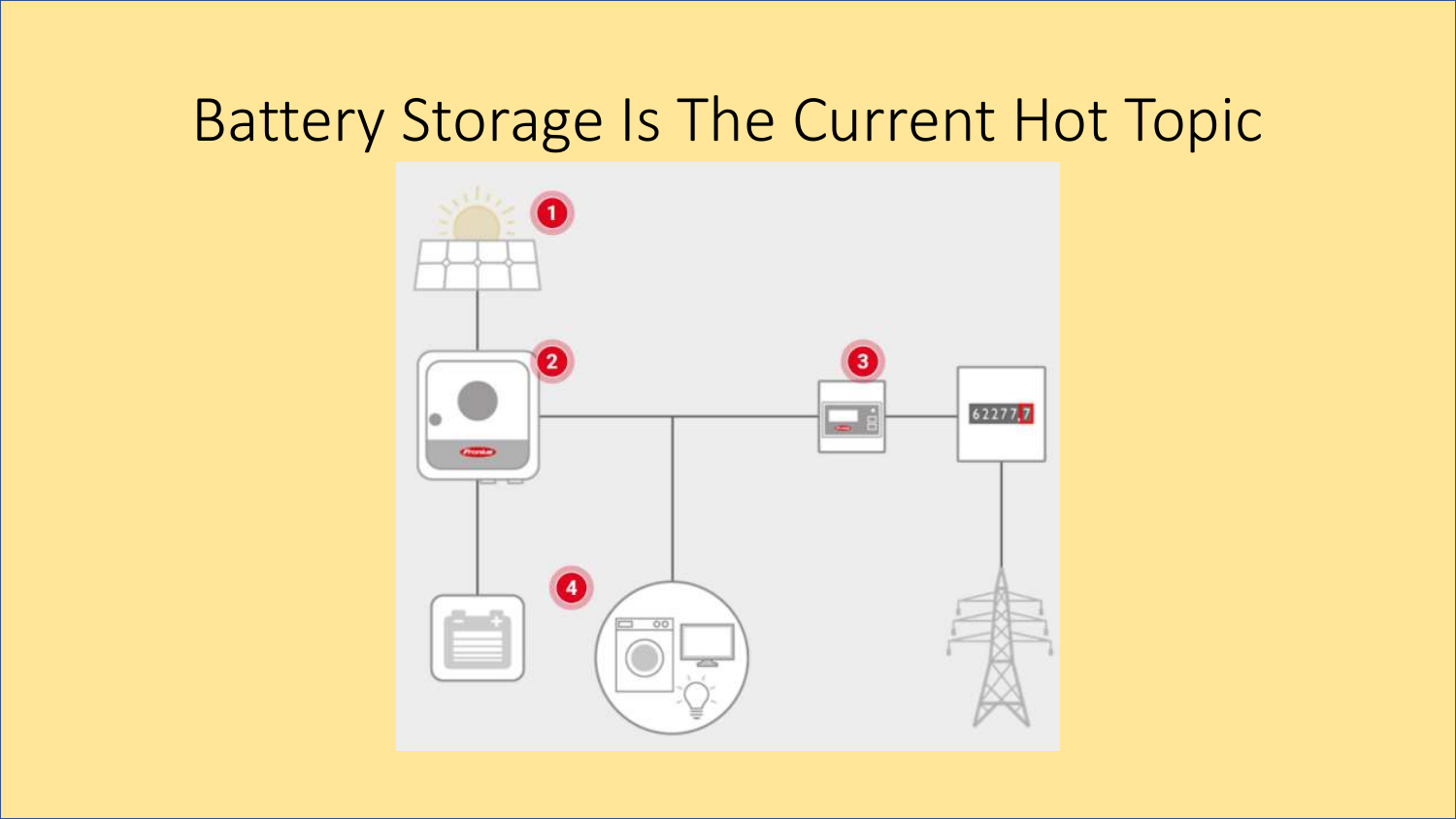#### Batteries Aren't Useful In Every Situation

If you have a fair interconnection rate the utility becomes your 'storage' entity

A back up generator is still less expensive than battery backup – but the gap is closing

Batteries make sense if you have a high retail rate – i.e. 12 cents/kwh or more – and the utility credit rate is in the 3-4 cent range. Stored energy is then worth the difference of about 8 or 9 cents. Grid down backup is a benefit along with 'Self Consumption'.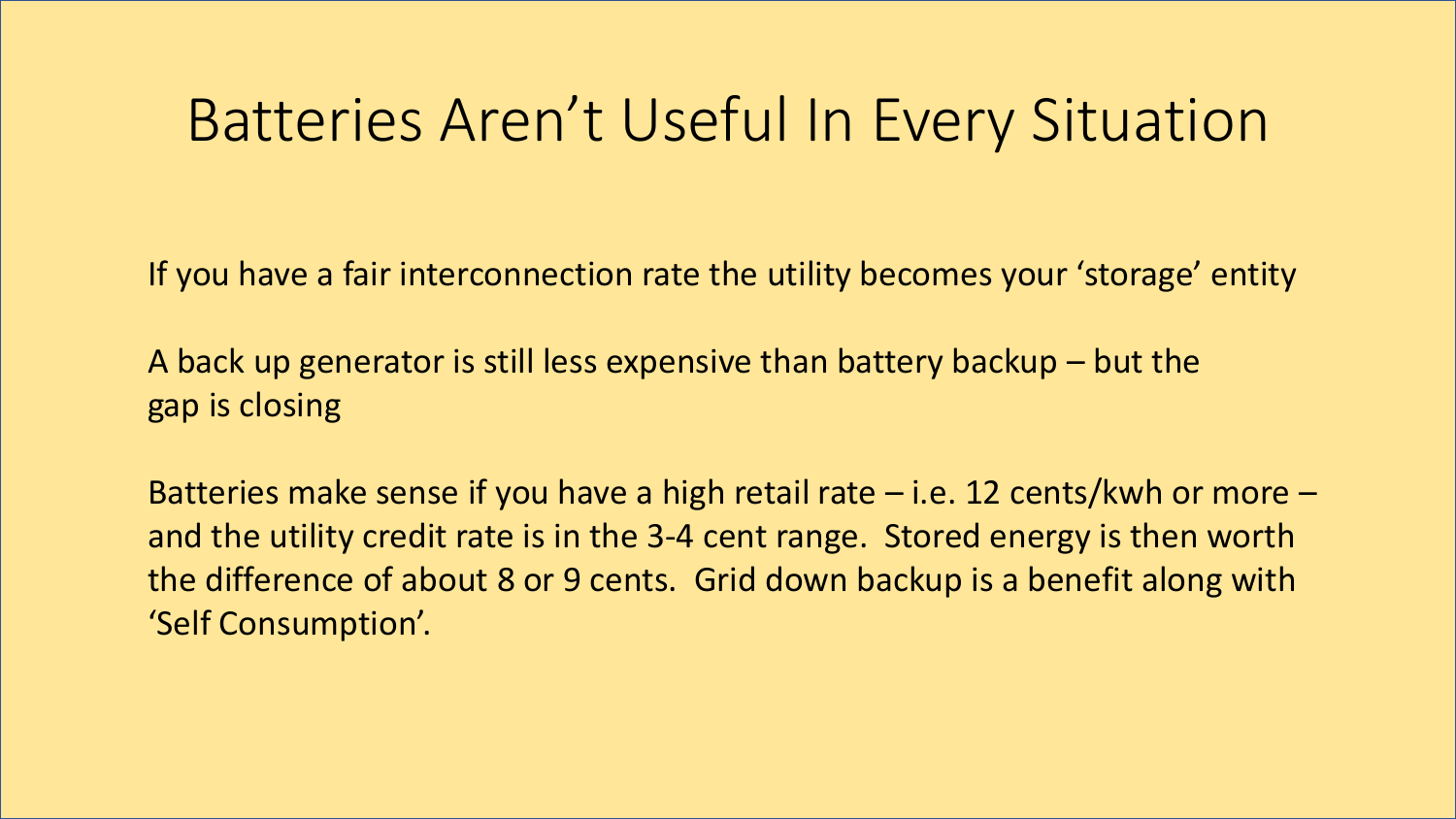## Financing Is A Big Deal



**≤ \$0** Down Payment **√ \$,2000** Cash Back

#### **CALL FOR A FREE QUOTE** 855-506-0713



#### **Find Out How Much You Could Save**

Request a free quote today.

STEP<sub>1</sub> STEP<sub>3</sub> STEP<sub>2</sub>

#### Why are you interested in solar panels?

Cost savings Environmental impact Energy independence

Other

#### How much is your monthly energy bill?

**CONTINUE** 



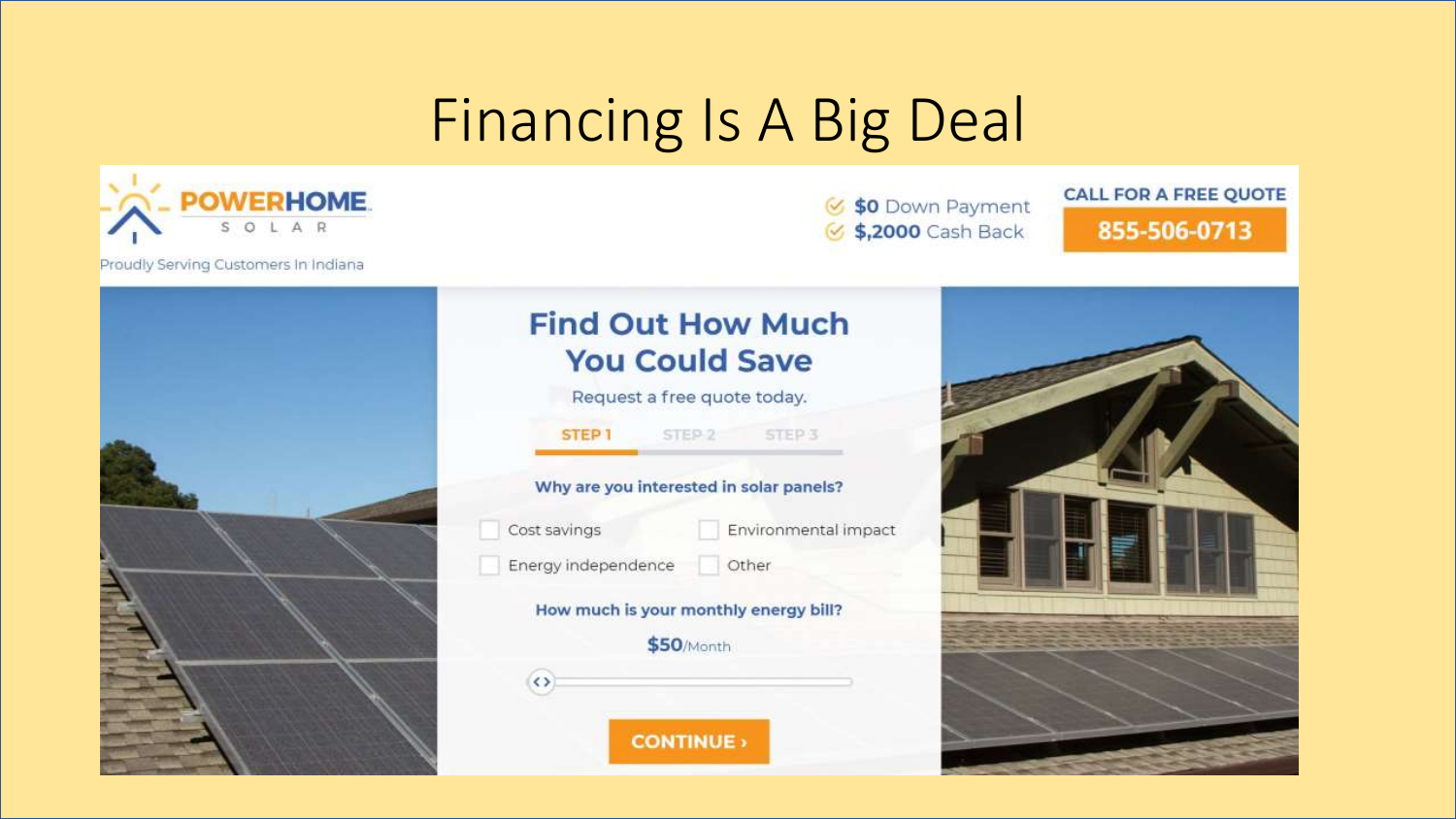#### Types of Financing Options

Conventional Financing – i.e. Standard Home Improvement Loan or Commercial Loan is the best option. Finance a system for 10 years and it should be 'cash neutral'.

Power Purchase Agreement (PPA) is a good alternative for Commercial and Public Entities PPA financing works for churches, government entities etc. that are non-profit. Leases are simpler and work when the lessee is a tax-paying entity. Some utilities won't let a PPA arrangement happen with net metering.

Leases are available but a lease is merely another 'loan' path.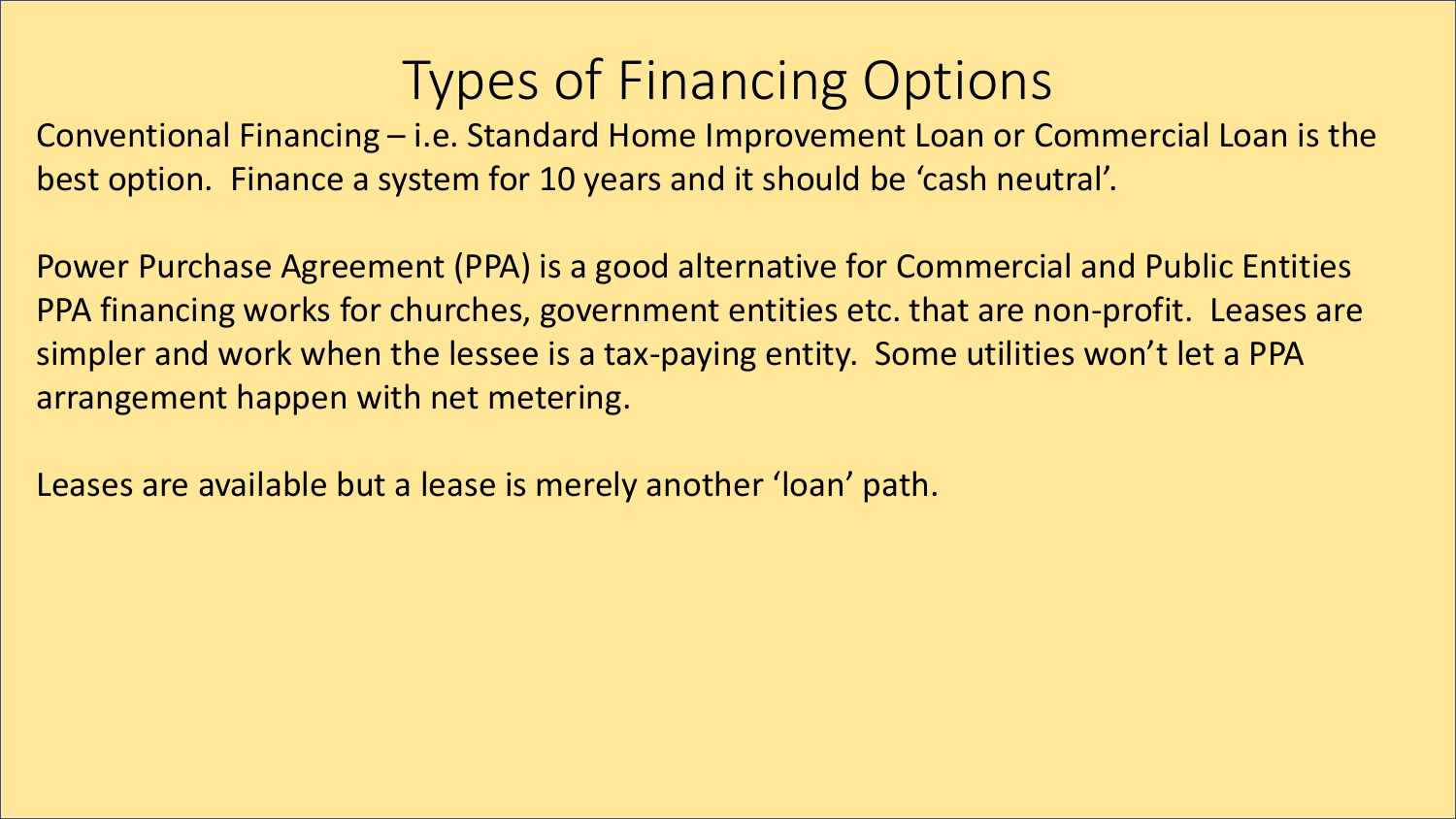#### The Path To Solar Has Many Stops

Permitting – Most jurisdictions require a permit. Some of those can be difficult to get. Have the installer commit to handle permitting.

Energy Audit – We tell people to spend money saving energy before spending money producing energy. Saving always pays faster. Energy Audits are great but there are pitfalls, especially if the auditor is the entity selling solar

Zoning – As with permitting, zoning is a concern although usually the process is not a big problem. Roof mounts in suburbs are an issue with zoning.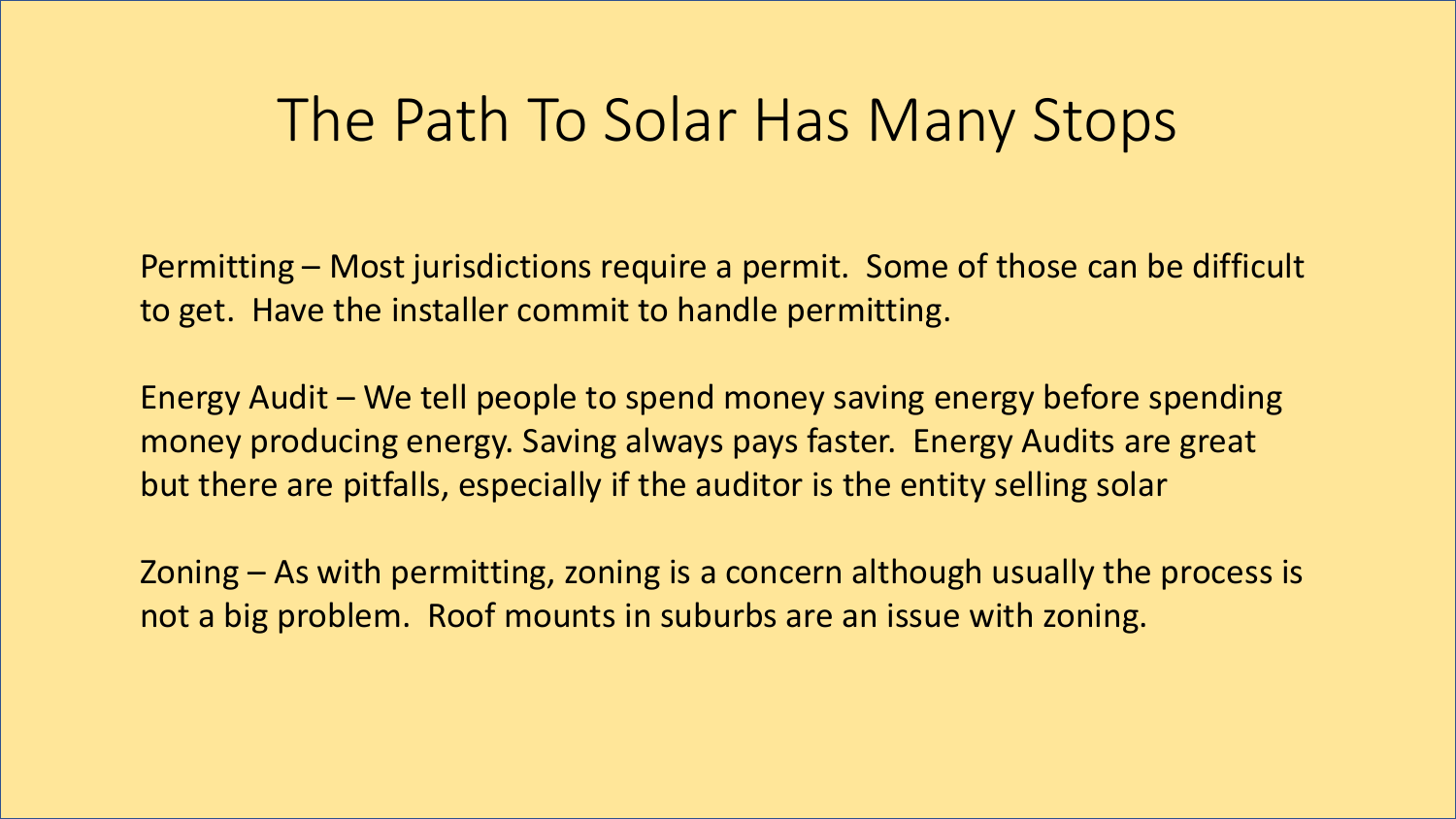### Spend Your Time Before Spending Your Money

Advice- no matter what, make sure you'll own the system at the end, get a guaranteed 'minimum annual production number' and a written warranty that is clear.

Maintenance costs for 10 years should essentially be insurance costs.

Don't make a 'Deposit' or Pre-payment.

Get more than one quote and check out references before making adecision to GO SOLAR!